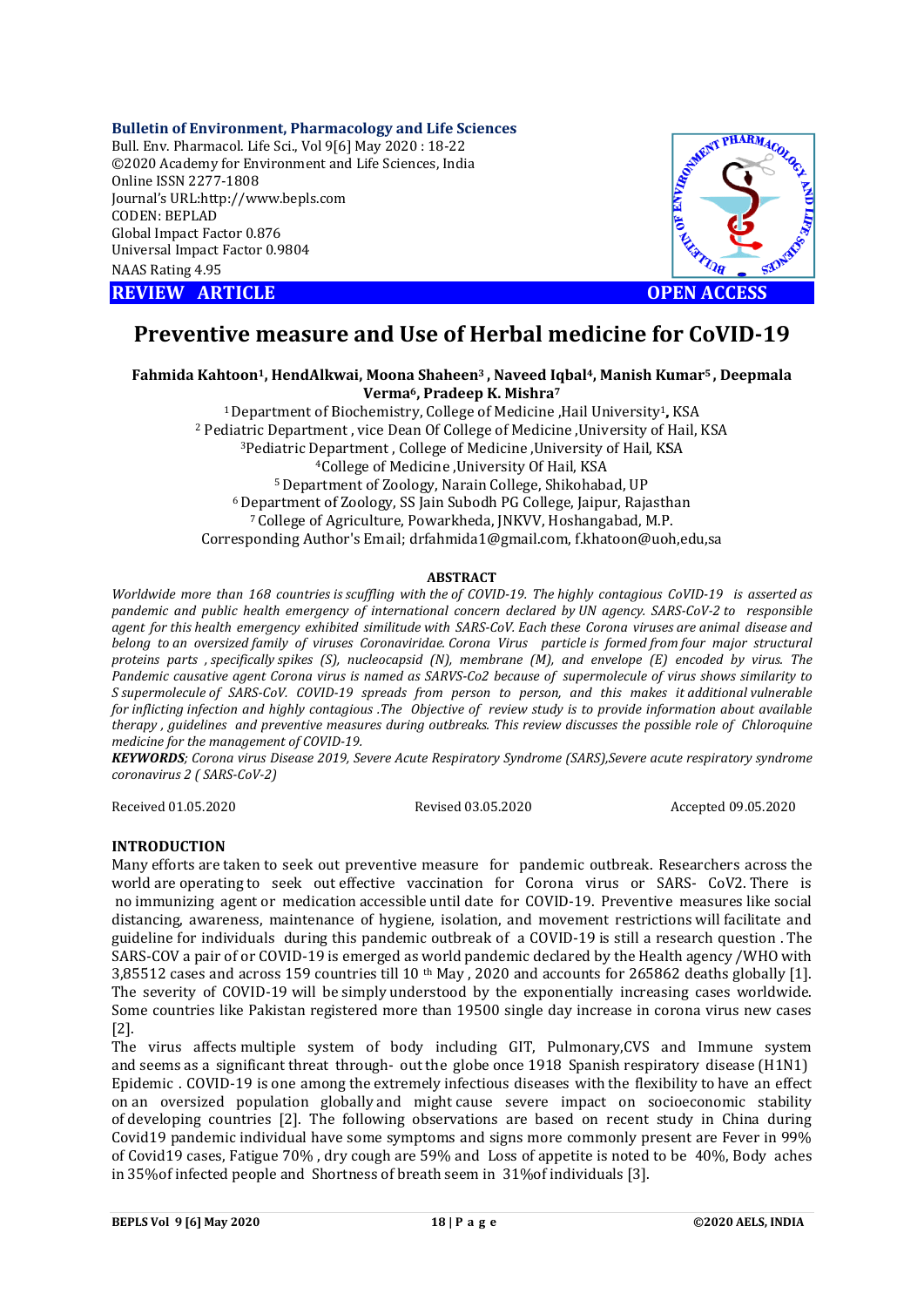Mucus or phlegm (it's greenish, yellowish colored, or thickened mucus) is found in 27% of suspected humans [4].The emergence of SARS-CoV traces back to year 2003 from China, and once more another mutant emerged in 2012 referred to as MERS from Asian nation. All the 3 extremely infectious strains of CoV are found to be animal disease and transmitted from animals to Humans [5]. The strain was utterly novel and unknown to scientific fraternity at the time of its natural event. The novel coronavirus or COVID-19 is very infectious and spread so quickly through people-to-people contact [7]. The emergence of animal disease Corona virus strains create huge threat to the human population and wish to addressed strategically with speedy response [7]. The SARS-CoV-2 could be a novel coronavirus and is classed into virus family of Coronaviridae. Coronaviruses belong to massive Coronaviridae family of viruses inflicting infection leads from health problem respiratory disorder and communicable disease} to severe illness and metastasis diseases. As per the studies conducted by numerous analytic review worldwide, the COVID-19 similarity with bat coronavirus, and it belongs to beta coronavirus cluster of Coronaviridae family [7].

Emergence of COVID-19 has drawn considerably attention of researchers and health professionals attributable to its high infection potential and novel structure. Researchers found the steadiness of SARS-CoV-2 on varied surfaces and compared constant with SARS-CoV-1. [19]. SARS-Co2 is RNA virus consisting of 26–36 positive sense RNA ordering. the entire virus particle is createdfrom four major structural proteins, particularly spikes (S), nucleocapsid (N), membrane (M), and envelope (E) encoded by virus ordering (Forni et al. 2017). The morphology of SARS-CoV-2-encoded proteins shows similarity to bat SARS-CoV. The necessary distinction is longer length and structure of S macromolecule of SARS-CoV-2 as compared to SARS-CoV and bat SARS-CoV discovered by researchers. [10, 11]. These S proteins area unit terribly crucial for receptor binding, membrane fusion, acquisition of the SARS-CoV-2, tissue reaction, and host array. This S macromolecule could also be utilized as important target for immunogenic or Antibodies development [7]. Extensive efforts area unit already taken to manage COVID-19 unfold and for the event of effective vaccines round the world. Vaccine development are still in clinical trial and need FDA approval.

# **USE OF HERBAL MEDICINE FOR CoVID-19**

It is discovered that variety of extract of *Anthemis hyaline*, *Citrus sinensis*, *Sophorae radix*, *Sanguisorbae radix* are most recently used herbal medicine for CoVID-19. *Nigella sativa*, and *Torilis fructus* inhibit coronavirus replication in vitro [12, 6].

Nigella sativa (N. sativa) widely used in numerous traditional systems of herbal medicine It belong to Family Ranunculaceae , a famous medicinal plant throughout the world. It has been recommended in Unani and Tibb traditional system and also used as liver tonic in Ayurveda and Siddha culture .Extract oil and Seeds have been widely used as antihypertensive agent in various systems of medicines and food [13]. The seeds of N. sativa have been widely used in the treatment of different diseases and ailments [14]. In Islamic literature, it is considered as one of the greatest forms of healing medicine. It is very popular in Islamic culture , it is advised to use in anti-bacterial and in skin Diseases. In Prophetic Medicine (Tibb-e Nabwi) it has been recommended for various diseases and it's a saying it has a cure for almost all disease except Death and its beneficial effect has been studied its use as anti-diarrheal, appetite stimulant and Potential role as antioxidant. The present study summarize the mediated emerging effects of the chloroquine Nigella sativa oil (NSO) in improving the human health systematically CNS, Respiratory System and reproductive system.

# **CHLOROQUINONE EFFECTIVENESS FOR CoVID-19**

Chloroquinone is drug of choice for falciparum a malarial and names as antimalarial drug. It is derived from Sativa leaves. Nigella Sativa Recent studies on Chloroquine use for COVID-19 in combination with other antioxidant and antiviral drug is ongoing debate by Iyer, Farquhar and Jepson 28 . Black seed essential oil have higher phenolic content [12]. Studies show NSO has a protective effect on the myocardium of streptozotocin-induced diabetic rats, most likely via suppressing apoptosis and now its effect on Mycocarditis induced by COVID19 is need to be explore.

Chloroquinolone is drug of choice in Lupus erythematosus and alleviate the symptom of SLE including joints pain , skin rashes and allergies , protecting the kidneys, persevering the blood cells, myocardium , and alveoli . some studies showed that bioactive compound present in N. sativa have anti-inflammatory influence by plummeting CRP levels in the blood [14].

# **ACTIVE CONTENTS AND INGREDIENT OF NIGELLA SATIVA**

Thymoquinones are crucial Bioactive compound among several bioactive phytochemical compounds present in the seed of N. sativa have been reported in the literature. Studies shows that significant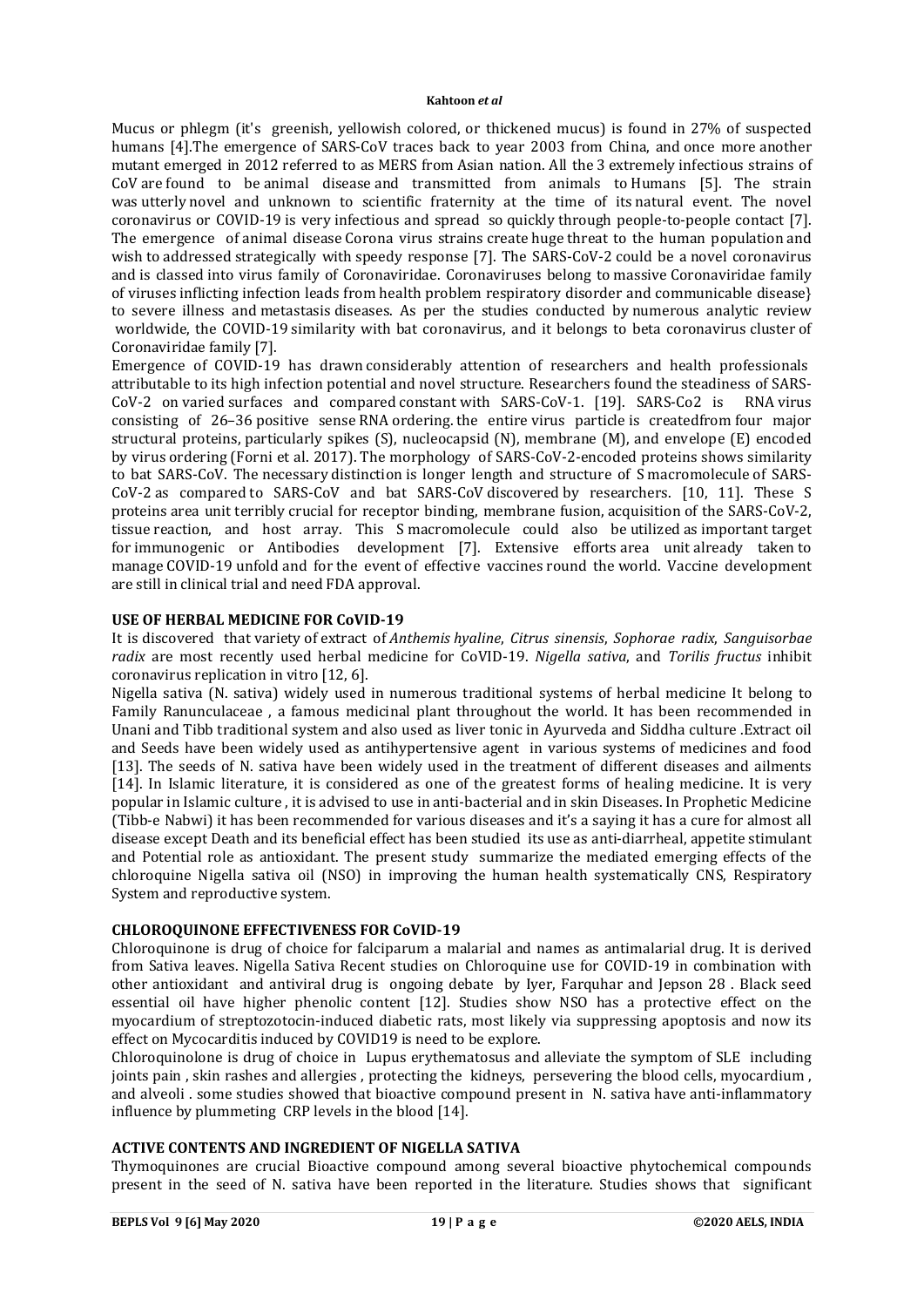proliferation of glutathione was perceived in mice likely due to Thymoquinonoes anti-oxidant activity and inhibition of the development of acute and chronic relapsing experimental autoimmune encephomyelitis (EAE) in C57BL/6J mice gene expression Other foremost phytochemicals described from various varieties of N. sativa include Phenol and saponins, Unsaturated fatty acids, alkaloids, and novel volatile oils of varying composition [15, 16]. Studies show that black seed or *Nagella sativa* contain forty Bioactive compounds, identified are trans-anethole, p-cymene, thymoquinone, longifolene, other enlisted are β-pinene, and carvacrol and limonene, carvone are antifungal while antibacterial acitivity also shown by *N. Sagella* seed extract like  $\alpha$ -thujene, thymohydroquinone (THQ), dithymoquinone, carvacrol, α-pinene (T. Ainane et al 2020). Extracted oil contain 32-40% unsaturated fatty acid mainly, linoleic, linolenic, oleic and some saturated fatty acids have also been reported most likely palmitoleic, palmitic acids, stearic, and myristic acid together with arachidonic, eicosadienoic also reported by various authors [17]. A new dienoate and two known monoesters along with novel lipids have been isolated from the un saponified extract of the seed, namely methylnonadeca-15,17-dienoate, pentyl hexadec-12 enoate,andpentylpentadec-11-enoate. Phytosterols are important part of human diet and are gaining greater interest due to their nutraceutical and medicinal benefits in lowering low density lipoprotein and total cholesterol level and have very health effects on lipid profile [18]. Phyto sterols are also important as characteristic compounds for assessing the quality of vegetable oils and food labeling.

Extensive studies on N. sativa have been carried out by various researchers and a wide spectrum of its pharmacological actions have been explored which may include antidiabetic, anticancer, immunomodulator, analgesic, antimicrobial, anti-inflammatory, spasmolytic, bronchodilator, hepatoprotective, renal protective, gastro-protective, antioxidant properties, etc. Due to its miraculous power of healing, N. sativa has got the place among the top ranked evidence based herbal medicines. This is also revealed that most of the therapeutic properties of this plant are due to the presence of thymoquinone which is major bioactive component of the essential oil. The present review is an effort to provide a detailed survey of the literature on scientific researches of pharmacognostical characteristics, chemical composition and pharmacological activities of the seeds of this plant [18].

# **RECOMMENDED THERAPY FOR STRENGTHEN IMMUNITY /HOST RESPONSE**

Following is the Therapy, advices, and practices adopted inside the Isolation Hospitals/Centres for Covid19 infected in the Western world for boosting up human immunity;

- 1. Vitamin C-1000
- 2. Vitamin E (E) and Vitamin D
- 3. Make routine, sitting in the sunshine from10 am to 11am for about 15-20 minutes.
- 4. Take Egg meal once daily.
- 5. Take rest / sleep for 7-8 hours at minimum.
- 6. Drink 1.5 liters of water daily.

All of above are usedto strengthen the immune system of an individual.

The pH in which novel coronavirus thrives, varies from 5.5 to 8.5.

Therefore, all we have to do is to eliminate the virus by consuming more alkaline foods, which should be above the acidity level of the novel Coronavirus. Taking lemon with warm water, will eliminates the novel coronavirus at its first entery at naso or orophyranx at the beginning, and before it reaches the lungs. Some other fruits and health may also help full are :

- $\triangleright$  Green lemon has 9.9 pH
- $\triangleright$  Yellow Lemon has 8.2 pH
- $\triangleright$  Avocado has 15.6 pH
- $\triangleright$  Garlic has 13.2 pH
- $\triangleright$  Mango has 8.7 pH
- $\triangleright$  Tangerine has 8.5 pH
- $\triangleright$  Pineapple has 12.7 pH
- $\triangleright$  Watercress has 22.7 pH
- $\triangleright$  Oranges has 9.2 pH

# **HOME/ HOSPITAL ISOLATION**

Symptoms like fever and dry cough usually begin 2 to 14 days after one come into contact with the novel coronavirus. Other symptoms may include sore throat .Headache

,Chills, sometimes with shaking and Nausea vomiting. If one have any of the above symptoms, one should isolate him or herself [8].

This means staying away from other people as much as possible, even members of your family. Stay in a specific "sick/isolated room," and use a separate bathroom if one can.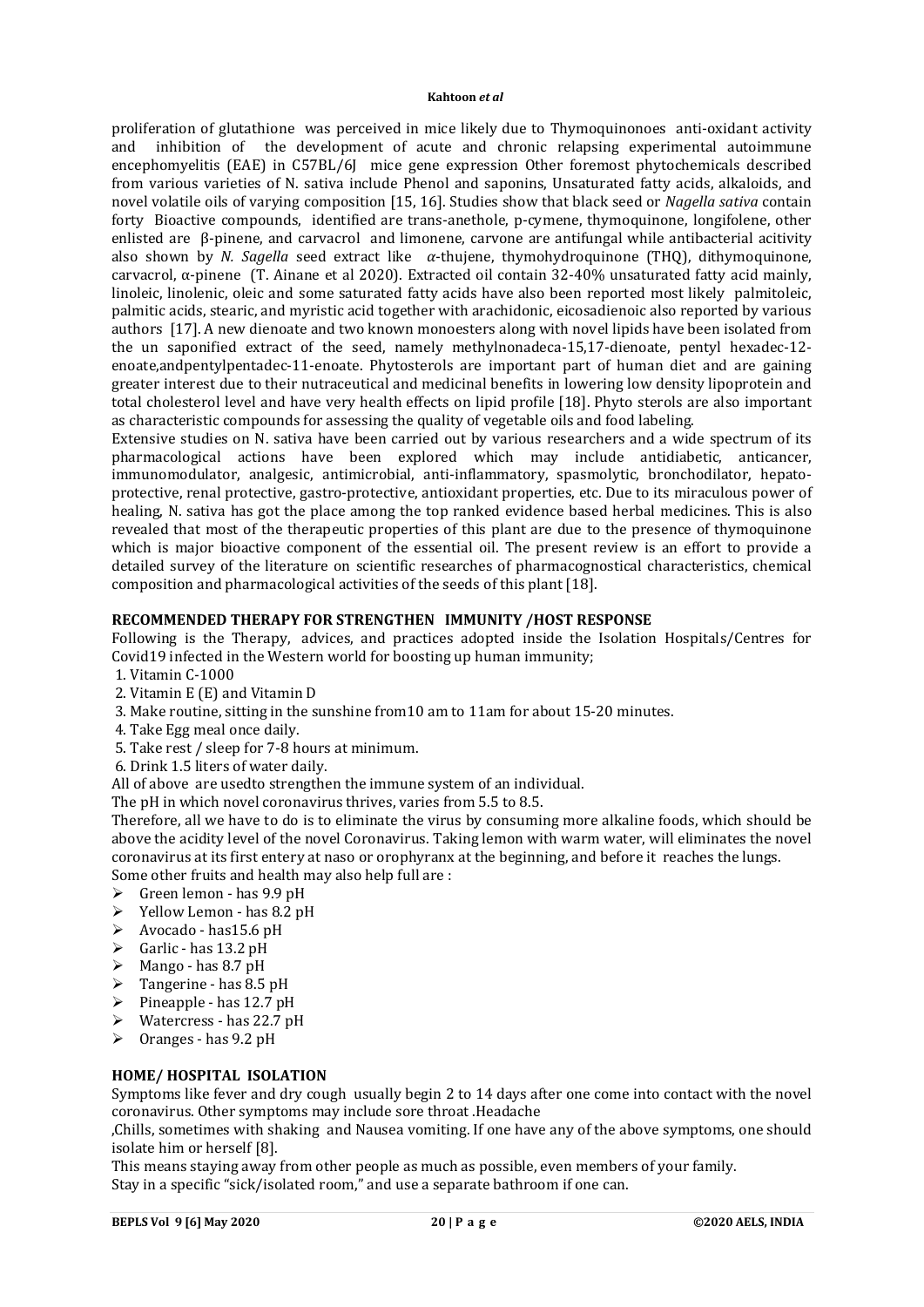If you have the above symptoms; and at same time fall in high risk of complications, because of your old age or having other health conditions, like diabetes, heart complaints etc.

One must call doctor OR visit Health Facility/Hospital in addition to the act of isolating oneself. Avoid gathering, because it inhibits its geometrical progression and flatten the curve.

## **OTHER PREVENTIVE MEASURES**

These are :

Imposing travel restrictions from and to the affected countries.

Interference transmission by maintaining high-level hygienically condition in home and surroundings.

Spreading awareness among public. Use of masks and protecting garments by infected, elderly, and immunocompromised people to avoid unfold of infection or from protective self from COVID-19.Maintenance of excellent immunity, consumption of nutrient diet, consumption of vitamins particularly C and E with yoga and exercises facilitate in fighting with COVID-19 infection. Social distancing, because the virus will transmit from person to person, i.e., maintain social distance, is extremely counseled. Precaution is better than cure absolutely fits for COVID-19.

## **REFERENCES**

- 1. World Health Organization (2020a). Novel Coronavirus (2019-nCoV) situation report-14. https:// www.who.int/ docs/default-source/coronaviruse/situationreports/20200203-sitrep-14-ncov.pdf.
- 2. Skariyachan S, Challapilli SB, Packirisamy S, Kumargowda ST, Sridhar VS (2019). Recent aspects on the pathogenesis mechanism, animal models and novel therapeutic interventions for Middle East respiratory syndrome coronavirus infections. Front Microbiol 10:569. https://doi.org/10. 3389/fmicb.2019.00569
- 3. Song Z, Xu Y, Bao L, Zhang L, Yu P, Qu Y, Zhu H, Zhao W, Han Y, Qin C (2019). From SARS to MERS, thrusting coronaviruses into the spotlight. Viruses 11(1). pii: E59. https://doi.org/10. 3390/v11010059
- 4. Schindewolf C, Menachery VD (2019). Middle East respiratory syndrome vaccine candidates: cautious optimism. Viruses 11(1). pii: E74. https://doi.org/10.3390/v11010074
- 5. Zhao Z, Zhang F, Xu M, Huang K, Zhong W, Cai W, Yin Z, Huang S, Deng Z, Wei M, Xiong J, Hawkey PM (2003). Description and clinical treatment of an early outbreak of severe acute respiratory syndrome (SARS) in Guangzhou, PR China. J Med Microbiol 52(Pt 8):715–720
- 6. Zheng J, Hassan S, Alagaili AN, Alshukairi AN, Amor NMS, Mukhtar N, Nazeer IM, Tahir Z, Akhter N, Perlman S, Yaqub T (2019) Middle East Respiratory syndrome coronavirus seropositivity in Camel handlers and their families, Pakistan. Emerg Infect Dis 25(12). https://doi.org/ 10.3201/eid2512.191169
- 7. Kumar S Maurya VK, Prasad AK, Bhatt ML, Saxena SK (2020). Structural, glycosylation and antigenic variation between 2019 novel coronavirus (2019-nCoV) and SARS coronavirus (SARS-CoV). Virus Dis:1–9. https://doi.org/10.1007/s13337-020-00571-5
- 8. KimJM,Chung YS,Jo HJ,Lee NJ,Kim MS,Woo SH, Park S, Kim JW, Kim HM, Han MG(2020). Identification of coronavirus isolated from a patient in Korea with COVID-19.Osong Public Health Res Perspect 11(1):3–7. https://doi.org/10.24171/j.phrp.2020.11.1.02
- 9. Forni D, Cagliani R, Clerici M, Sironi M (2017).Molecular evolution of human coronavirus genomes. Trends Microbiol 25(1):35–4
- 10. Bai Y, Yao L, Wei T, Tian F, Jin D-Y, Chen L, Wang M (2020) Presumed asymptomatic carrier transmission of COVID-19. JAMA 323(14):1406–1407
- 11. Zou L, Ruan F, Huang M, Liang L, Huang H, Hong Z, Yu J, Kang M, Song Y, Xia J, Guo Q, Song T, He J, Yen H-L, Peiris M, Wu J (2020) SARS-CoV-2 viral load in upper respiratory specimens of infected patients. N Engl J Med 382(12):1177–1179
- 12. Ulasli M,Gurses SA,Bayraktar R,Yumrutas O,Oztuzcu S, Igci M, Igci YZ, Cakmak EA, Arslan A (2014) The effects of Nigella sativa (Ns), Anthemishyalina (Ah) and *Citrus sinensis* (Cs) extracts on the replication of coronavirus and the expression of TRP genes family. MolBiol Rep 41(3):1703–1711. https://doi.org/10.1007/s11033-014-3019- 7
- 13. Botnick, W. Xue, E. Bar et al.,(2012)."Distribution of primary and specialized metabolites in Nigella sativa seeds, as pice with vast traditional and historical uses," Molecules, vol. 17, no. 9, pp. 10159–10177.
- 14. Chorin, E. e*t al*.(2020). Nature Med. https://doi.org/10.1038/s41591-020-0888-2.
- 15. M.K.A.Sahak, N.Kabir,G.Abbas,S.Draman,N.H.Hashim, and D. S. Hasan Adli, (2016). The Role of *Nigella sativa* and its active constituents in learning and memory, Evidence-Based Complementary and Alternative Medicine, vol. 6,ArticleID 6075679,6 pages,2016.
- 16. T. Ainane, Askaoui,M. Elkouali *et al*.,(2014). "Chemical composition and antibacterial activity of essential oil of Nigella sativa seeds from Beni Mellal (Morocco):What is the most important part, Essential Oil or the rest of seeds?"Journal of Materials and EnvironmentalScience,vol.5,no.6,pp.2017–2020.
- 17. R. Sharaf, M. N. Elsayed, and L. Mahran, (2014). "Neuroprotective effect of thymoquinone against lipopolysaccharide-induced Alzheimer's disease in an animal model," European Geriatric Medicine,vol.5,no.1,pp.S83–S158
- 18. H. Kaatabi,A.O.Bamosa, F.M.Lebda,A.H. AlELq, and AlSultan,(2012). Favorable impact of *Nigella sativa* seeds on lipid profile in type 2 diabetic patients. Journal of Family and Community Medicine,vol.19,no.3,pp.155–160.